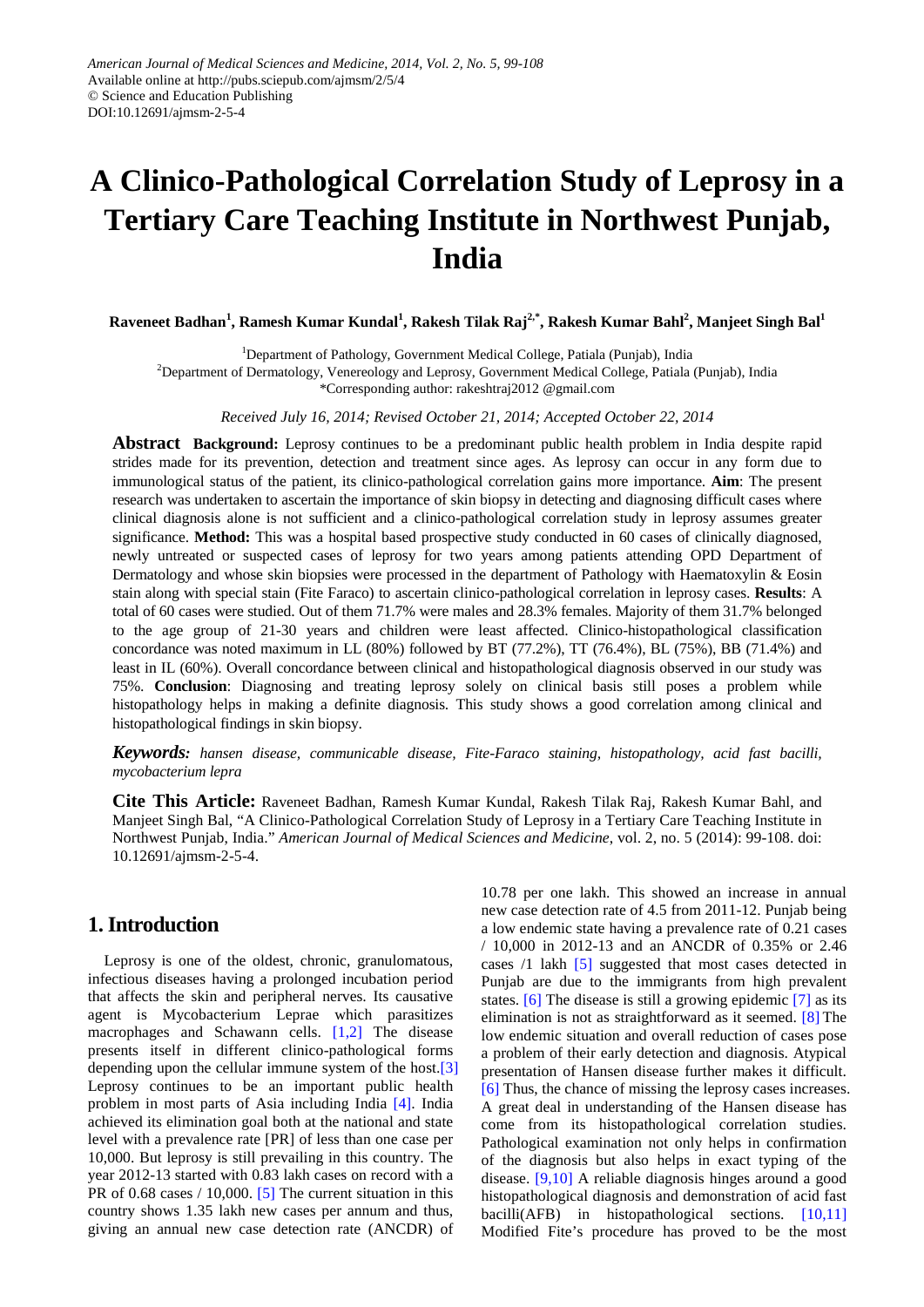valuable in demonstrating leprae bacilli in tissues sections.<sup>[12]</sup> Due to its clinical diversity as well as its ability to mimic other diseases, leprosy is sometimes difficult to diagnose clinically, making histopathological examination a helpful diagnostic tool to confirm the diagnosis[.\[13\]](#page-8-9) Clinical classification gives recognition only to gross appearances of the lesions, while parameters used in histopathological classification are precise taking into the account the progression and regression of disease under treatment. [\[14\]](#page-8-10) Great variation in the interpretation of clinical and histopathological observations amongst various researchers in their studies prompted us to undertake this study. The present research was conducted to ascertain the importance of skin biopsy in detecting and diagnosing difficult cases where clinical diagnosis alone is not sufficient and therefore, in-depth knowledge and clarity regarding a clinico-pathological correlation in leprosy assumes greater significance.

#### **2. Materials and Methods**

A hospital based, prospective and observational study was conducted in a tertiary care teaching institute in Punjab [Northern India]. In this study, patients were enrolled over a period of two years from December 2011 to December 2013 after obtaining required approval from the institutional ethical committee. Ridley and Jopling classification was used by two dermatologists [RTR & RKB] to diagnose sixty cases, clinically as new cases of untreated leprosy. Skin biopsies of these patients were taken from the active lesions after taking their informed consent. A detailed clinical history and examination was carried out in the Department of Dermatology that was recorded in a predesigned proforma. Privacy and confidentiality of all these cases were maintained. The cases were selected from all new suspected, untreated cases of leprosy who visited the Department of Dermatology and reported to the Department of Pathology in Government Medical College and Hospital, Patiala; skin biopsies were carried out randomly on 4mm specimens which were obtained either in elliptical or punch form (30 times each in both the groups)[.\[15\].](#page-8-11) These biopsies were then immediately dispatched in toto to the pathology department in glass vials containing 10% buffered formalin. Following fixation of 12-24 hours, the skin biopsies were processed with histokinette as per the standard protocol in the Department of pathology and serial sections of 5µ thickness were cut. All these biopsies were stained with Haematoxylin & Eosin and further stained by modified Fite-Faraco method for identification of Mycobacterial leprae. Bacterial indexes were calculated in the tissues biopsy specimen using Ridley's logarithmic method microscopically using an oil immersion objective (100X). [\[16\]](#page-8-12) Skin slit smears were not done as skin biopsies were more reliable for acid fast bacilli (AFB) positivity. [\[17\]](#page-8-13) Slides stained for AFB were read for a minimum of five minutes per section and bacilli noted as present or not, irrespective of their staining characteristics[.\[15\]](#page-8-11) Histopathological evaluation was done by two pathologists (RB and RKK) independently who were blinded to clinical information and a clinicopathological correlation was carried out thus, eliminating bias. The correlation between clinical and pathological

findings was evaluated as concordant or discordant. Histopathological criteria used for clinical correlation was the flattening of epidermis, involvement of sub-epidermal zone, character and extent of granuloma formation, density of lymphocytic infiltrate, nerve involvement, presence of M. Lepra(e) and epitheloid cells and other cellular elements in biopsy sections [\[18\].](#page-8-14)

Inclusion criteria:

- Cases with hypo-pigmented lesions
- Cases with erythematous macule**,** patch, plaque and nodule
- along with thickened nerve or
- Anesthesia on the patch (es) or along the distribution of the nerve or
- Ulceration and limb deformities.
- Exclusion criteria: [\[19\]](#page-8-15)
	- Cases with inadequate biopsies which did not include full depth of the dermis
	- Patients already treated with antileprosy medication
	- Cases showing features of reactional leprosy
	- HIV positive cases, Pregnant women and Diabetic patients
	- Patients on immunosuppressive drugs ( like corticosteroids etc)
	- Children less than 12 year old.

The criteria of Ridley and Jopling [\[16,18,19\]](#page-8-12) were utilized to diagnosis and classify these cases clinically and histopathologically. Data were tabulated and shown as percentages. Chi-square test was used for statistical significance and  $p$  value  $\langle 0.05 \rangle$  was considered significant for final statistical analysis using SPSS version 16.0.



**Flowchart 1.** Study Design

# **3. Results**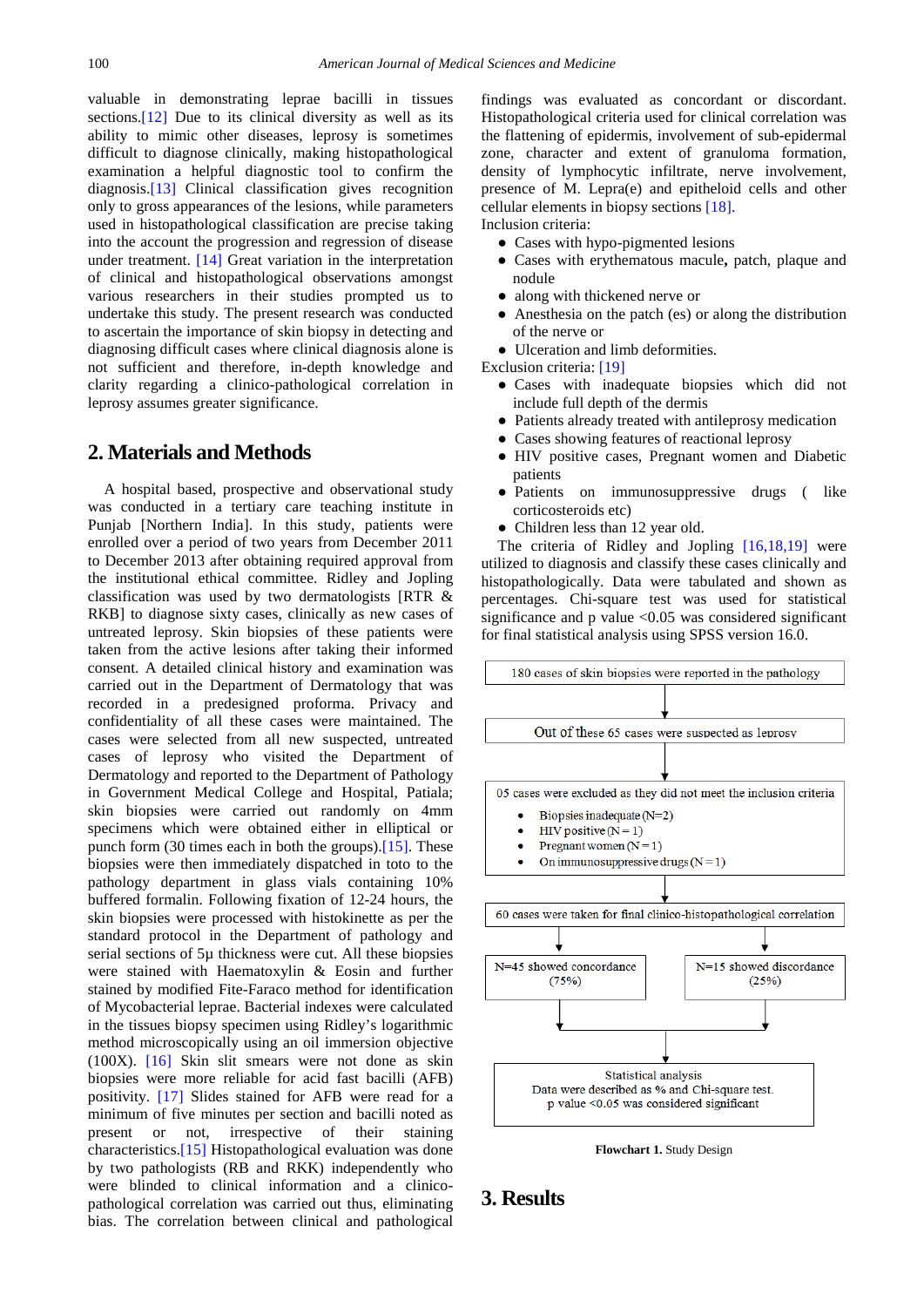Sixty five clinically diagnosed new cases of untreated leprosy were included in this study; five cases were excluded as they did not fulfill inclusion criteria; two cases were not included due to inadequate biopsy( i.e. due to sampling error) and three cases (one case each was) were not considered due to exclusion criteria adopted [Flowchart-1]. All these five cases were negative for AFB on Fite-Faraco staining thus, excluding them from final evaluation. A total of 60 cases were analysed. The age distribution varied between 12-80years with a Male to female ratio of 2.5:1. The mean age of the study population was  $35.6 \pm 13.7$  years. Majority of them 19 (31.7%) belonged to the age group of 21-30 years followed by 17 (28.3%) in age group of 31-40 years, the lowest incidence was observed in the age group of <20 years i.e. 7 (11.7%). Among the total of 60 cases; 43(71.7%) were males and 17(28.3%) females. The most frequent skin lesion present in this study group was hypo pigmented macule in 46(76.66%) of the cases, followed by anesthesia in 34(56.66%) cases, nerve thickening in 23(38.8%) cases, tropic ulcers were found in 3(5.0%) cases while combined lesions were present in 7(11.6%) cases. No limb deformities were seen in our study. The presenting complaints / symptoms of various types of leprosy are summarized in [Graph-A]. Duration of disease ranged one month to seven years. The mean duration of the study population was  $7.6 \pm 18.4$  months.

Clinical categorization of 60 cases of leprosy according to Ridley and Jopling showed that the predominant group was Borderline tuberculoid (BT) in 22 cases (36.7%) followed by tuberculoid (TT) in 17 cases (28.66%), midborderline (BB) in 7 cases (11.66%), lepromatous (LL) and indeterminate (IL) group in 5(8.33% cases) each while borderline lepromatous (BL) group was seen in 4(6.66%) cases only. [Graph-B] Histopathologically majority of the cases in our study belonged to BT in 21(35%) cases followed by TT in 15 (25%) cases, BB in 9 (15%) cases, IL in 7 (11.66%) cases, LL and BL in 4 (6.66%) cases each. [\[Table 1\]](#page-2-0) Histological patterns observed in our study were epidermal changes in the form of thinning and atrophy (50 %), followed by normal epidermis (45%) and ulcerative changes (5%). Dermal infiltrate mainly consisted of infiltrate around NV bundles in 33%, followed by infiltrate round Adnexa in 26.66%, infiltrate round Arrector pilorum in 21% and combined infiltrate round Adnexal & nerve in18%. [\[Table 2\]](#page-2-1) 49 cases (81.7%) were paucibacillary and 11(18.3%) cases were multibacillary on the basis of Modified Fite Faraco staining. [\[Table 3\]](#page-3-0) Maximum clinico-histopathological correlation was present in LL (80%),followed by BT (77.2%), TT (76.4%), BL(75%), BB(71.4%) and IL(60%). Overall Clinico-histopathological concordance in present study was 75% [\[Table 4\]](#page-3-1). It has been seen that clinical diagnosis and histopathological observations of different types of leprosy were correlating well in this study  $(p<0.05)$  and its concordance is depicted in [Table 2.](#page-2-1) The data was statistically analyzed using Pearson chi-square with a p-value of 151.022 at DF of 25 with a likelihood ratio of 102.929 at 25 DF of table value 0.000 (asymp.Sig 2 sided) is highly significant.

**Table 1. Clinico-histopathological correlation as per Ridley and Jopling classificatio[n \[18\]](#page-8-14)**

<span id="page-2-0"></span>

| Table 1. Chinco-mstopathological correlation as per Kiuley and Jophng classification [10] |                             |                 |                                         |               |                 |                 |                  |                |                |
|-------------------------------------------------------------------------------------------|-----------------------------|-----------------|-----------------------------------------|---------------|-----------------|-----------------|------------------|----------------|----------------|
| <b>Clinical</b><br>type                                                                   | <b>Clinically diagnosed</b> |                 | Histopathological breakup of clinically |               | $%$ of          | $%$ of          |                  |                |                |
|                                                                                           | cases                       | diagnosed cases |                                         |               |                 |                 |                  | concordance    | discordance    |
|                                                                                           | Number                      | <b>TT</b>       | <b>BT</b>                               | BB            | BL              | LL              | IL               |                |                |
| <b>TT</b>                                                                                 | 17                          | 13              | 2                                       |               | $\Omega$        | $\Omega$        |                  | 76.4(13/17)    | 23.5(4/17)     |
| <b>BT</b>                                                                                 | 22                          |                 | 17                                      | 2             | $\Omega$        | $\Omega$        | 2                | 77.2(17/22)    | 22.7(5/22)     |
| <b>BB</b>                                                                                 |                             | $\Omega$        |                                         | 5             | $\Omega$        | $\overline{0}$  |                  | 71.4(5/7)      | 28.5<br>(2/7)  |
| BL                                                                                        | 4                           | $\Omega$        | $\Omega$                                |               | 3               | $\Omega$        | $\Omega$         | 75(3/4)        | 25(1/4)        |
| LL                                                                                        |                             | $\overline{0}$  | $\overline{0}$                          | $\mathbf{0}$  |                 | 4               | $\mathbf{0}$     | 80<br>(4/5)    | 20(1/5)        |
| IL                                                                                        |                             |                 |                                         | $\Omega$      | $\Omega$        | $\Omega$        | 3                | 60(3/5)        | 40(2/5)        |
| Total                                                                                     | 60                          | 15              | 21                                      | 9             | $\overline{4}$  | 4               | 7                | 45             | 15             |
| Overall %                                                                                 | 100%<br>(60/60)             | 25%<br>(15/60)  | 35%<br>(21/60)                          | 15%<br>(9/60) | 6.66%<br>(4/60) | 6.66%<br>(4/60) | 11.66%<br>(7/60) | 75%<br>(45/60) | 25%<br>(15/60) |

**Table 2. Summary of main histopathological findings of all suspected cases of leprosy**

<span id="page-2-1"></span>

| <b>Histopathology of the cases</b>    | <b>TT</b>      | BT                              | BB             | BL             | LL             | $\mathbf L$    | Total $(\% )$ |
|---------------------------------------|----------------|---------------------------------|----------------|----------------|----------------|----------------|---------------|
| Number of cases                       | 15             | 21                              | 9              | 4              | 4              | 7              | 60            |
|                                       |                |                                 |                |                |                |                |               |
| Normal                                | 4              | 12                              | 6              | 2              | $\Omega$       | 3              | 27(45%)       |
| Atrophic                              | 11             | $\mathcal{I}$                   | $\overline{c}$ | $\overline{c}$ | 4              | 4              | $30(50\%)$    |
| Ulcerative                            | $\Omega$       | $\mathfrak{D}$                  |                | $\theta$       | $\Omega$       | $\Omega$       | 3.0(5%)       |
|                                       |                | (Lymphocytes aggregates around) |                |                |                |                |               |
| Arrector pilorum                      | 4              | 8                               |                | $\Omega$       | $\Omega$       | $\Omega$       | 13 (21.0%)    |
| Adnexa,                               | 5              | 6                               | $\overline{2}$ |                |                |                | 16 (26.66%)   |
| $NV^{\text{f}}$ bundles               | 4              | 4                               | 4              | $\overline{c}$ | $\overline{c}$ | 4              | 20 (33.0%)    |
| Adnexa, and $NVf$ bundles infiltrates | $\overline{2}$ | 3                               | $\overline{c}$ |                |                | $\overline{c}$ | 11 (18.33%)   |
| Compact epitheloid granuloma          | 10             | 15                              | $\theta$       | $\theta$       | $\Omega$       | $\Omega$       | 25(41.66%)    |
| Diffuse epitheloid granuloma          | $\Omega$       | $\Omega$                        |                | $\Omega$       | $\Omega$       | $\Omega$       | $1.0(1.6\%)$  |
| Foamy macrophages/ histocytes         | $\Omega$       | $\Omega$                        | 8              | 4              | 4              | $\Omega$       | 16 (26.66%)   |
| Giant cells                           | 5              | 6                               | $\theta$       | $\Omega$       | $\Omega$       | $\Omega$       | 11 (18.33%)   |
| Loose histocytes aggregates           | $\Omega$       | $21*$                           | $\overline{7}$ | $\Omega$       | $\Omega$       | $\Omega$       | 28 (46.67%)   |
| Grenz zone                            | $\mathbf{0}$   | $\mathbf{0}$                    | $9*$           | $4*$           | $4*$           | $\theta$       | (28.33%)      |

**\*Values indicate that these findings were present in the same slide under the heading where it is mentioned, therefore, the value is taken for more than one column in the table for calculation purpose**.

NV£ = neurovascular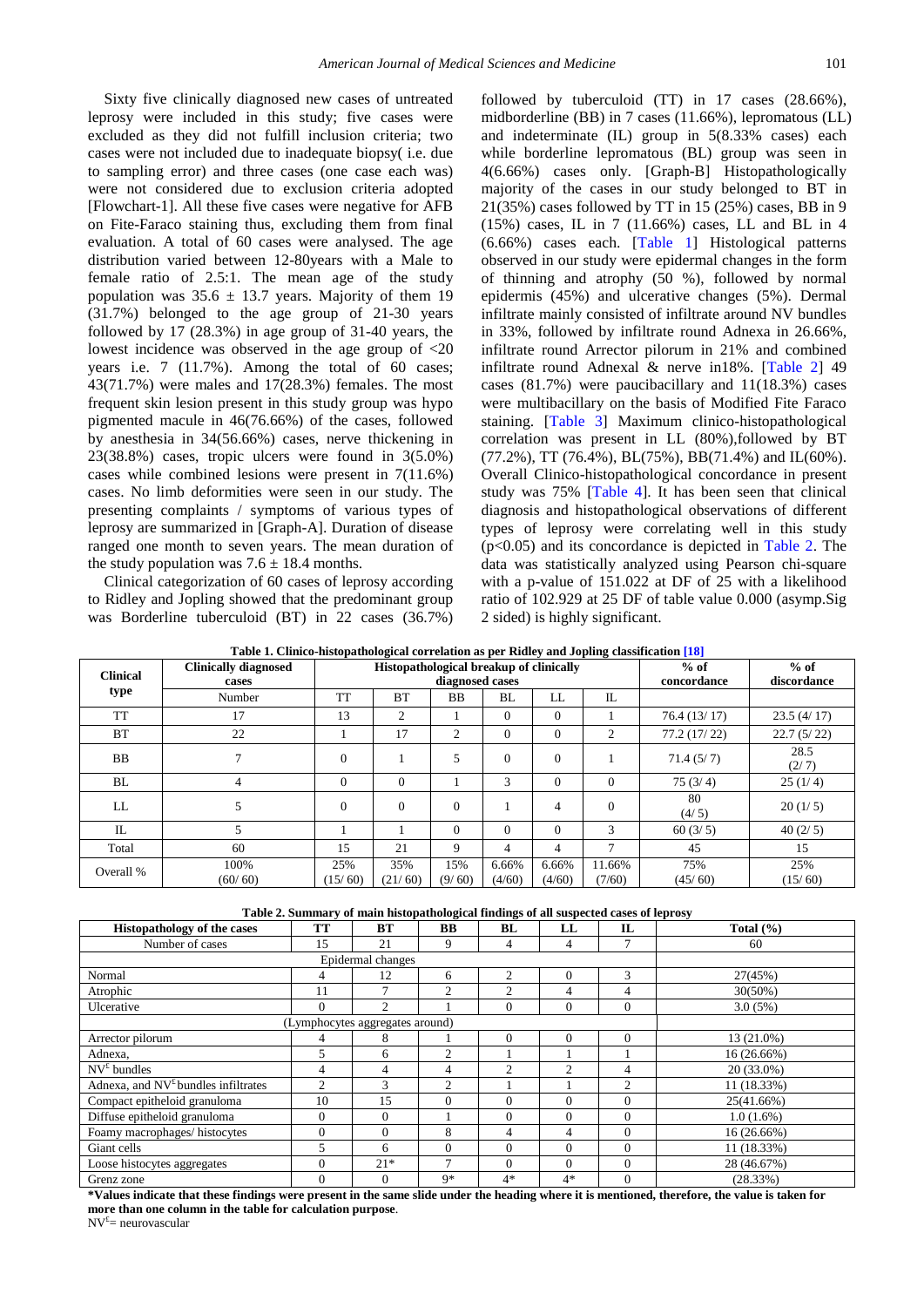<span id="page-3-0"></span>

| <b>Lesions on HPE</b> | <b>Number of cases</b> | <b>PB</b>     | Bacterial index by modified Fite Faraco Stain (MB) |      |          |      |      |      |  |  |
|-----------------------|------------------------|---------------|----------------------------------------------------|------|----------|------|------|------|--|--|
|                       |                        |               | $1+$                                               | $2+$ | $3+$     | $4+$ | $5+$ | $6+$ |  |  |
| TT                    | 15                     | 15            |                                                    |      | 0        |      |      |      |  |  |
| <b>BT</b>             | 21                     | 21            |                                                    |      | $\Omega$ |      |      |      |  |  |
| BB                    | $\Omega$               | 6             |                                                    |      | ◠        |      |      |      |  |  |
| BL                    |                        |               |                                                    |      |          |      |      |      |  |  |
| LL                    |                        |               |                                                    |      |          |      |      |      |  |  |
| IL                    |                        |               |                                                    |      | 0        |      |      |      |  |  |
| Total                 | 60                     | 49            |                                                    |      |          |      |      |      |  |  |
| % age                 | 100%                   | 49/60 (81.7%) | 11/60(18.2%)                                       |      |          |      |      |      |  |  |

**Table 3. Distribution of AFB in clinically diagnosed cases with modified Fite Faraco Stain** 

|  | Table 4. A comparative study of correlation by various authors with the present study |  |     |
|--|---------------------------------------------------------------------------------------|--|-----|
|  |                                                                                       |  | ٠n٠ |

<span id="page-3-1"></span>

| <b>Comparative study</b> | <b>Present study</b> | [26]            | [14]              | [27]                     | [19]           | [24]          | $[25]$                 |
|--------------------------|----------------------|-----------------|-------------------|--------------------------|----------------|---------------|------------------------|
|                          |                      | Bijjaragi et al | Shiva-swamy et al | Mathur et al             | Sharma A et al | Moorthy et al | <b>Bhatia AS et al</b> |
| Year and type of leprosy | 2014                 | 2012            | 2011              | 2011                     | 2008           | 2001          | 1993                   |
| No. of cases             | 60                   | 171             | 136               | 140                      | 270            | 372           | 1272                   |
| <b>TT</b>                | 76.4                 | 75              | 56                | 73.2                     | 47.37          | 46.15         | 50                     |
| <b>BT</b>                | 77.2                 | 57.3            | 64.1              | 89.7                     | 53.01          | 66.66         | 77                     |
| BB                       | 71.4                 | 16.7            | 50                | 66.7                     | 37.35          | 50            | 25                     |
| BL                       | 75                   | 40              | 73.3              | 72.4                     | 58.82          | 70            | 43                     |
| LL                       | 80                   | 76.9            | 84.2              | 95.2                     | 75.86          | 80            | 91                     |
| IL                       | 60                   | 66.7            | 50                | $\overline{\phantom{a}}$ | 100            | 20            | 35                     |
| Overall concordance (%)  | 75                   | 57.3            | 74.5              | 80.4                     | 53.44          | 62.63         | 69                     |

#### **4. Discussion**

The most common accepted classification by research workers is that of Ridley and Jopling which is primarily based on immunity but has been correlated well with clinical, histopathological and bacterial findings. Despite having such an accurate classification, the results of different studies have not been uniform and showed so many diversities between the clinical and histopathological features. [\[18,20\]](#page-8-14) In the present study, Ridley-Jopling classification was used to classify leprosy in all cases clinically and histopathologically. [\[16,18,19\]](#page-8-12) Indeterminate cases of leprosy were also included for analysis. [\[14,17,20\]](#page-8-10) Most common age group affected was 21-30 years in 31.7%. The youngest and the oldest persons taken in the study were in the age group of 12-80 years which was comparable with the study of Manandhar et al. [\[20\].](#page-8-20) Male predominance was seen in 71.7% of the cases in our study with similar results from Giridhar M et al. [\[17\]](#page-8-13) and Manandhar et al. [\[20\]](#page-8-20) due to better awareness amongst them than their counterparts. The most frequent skin lesion present was hypo-pigmented macule in 76.66% of the patients correlating well with the study of Ocampo and Franciso [\[21\]](#page-8-21) Most common sites chosen for biopsies were Arms in 19 (31.66%) cases, forearms in 14 (23.33%) cases, hands in 10(16.66%) cases, back in 9(15%) cases, lower limbs in 8(13.33%) cases showing similar results by Giridhar M et al. [\[17\]](#page-8-13) Histological evidence of leprosy was established in agreement with 95% of the cases by two pathologists who were blinded to clinical information which is similar to the study of Ocampo and Franciso (96.85%) [\[21\].](#page-8-21) However, overall agreement in clinico-pathological concordance was 75%. Family history of definite contact was present in 5% of the

cases which was lower compared to the study of Thakkar and Pate[l \[22\].](#page-8-22)

In the present study, modified Fite Faraco stain positivity for AFB was 18.2% of the skin biopsies which was comparable to the study of Manandhar et al [\[20\]](#page-8-20) AFB positivity strongly correlated with lepromatous pole (100%). However, Fite stain has little role if smears are with few or scanty bacilli, which are likely to be missed. [\[23\]](#page-8-23) In cases of overlap modified fite Faraco stain in correlation with clinical and histopathological features is more useful for accurate typing of leprosy. [\[24\]](#page-8-18)

Histological patterns observed in our study were epidermal changes in the form of thinning and atrophy (50%), followed by normal epidermis (45%) and ulcerative changes (5%). Epitheloid cell granuloma (41.66%) and gaint cells (18.33%) were more common towards tuberculoid pole whereas foamy macrophages (26.66%) with clear subepidermal grenz zone (42.5%) were more common towards lepromatous pole.<sup>[18]</sup> Dermal infiltrate mainly consisted of infiltrate around Neurovascular (NV) bundles in 33%, followed by infiltrate round Adnexa in 26.66%,infiltrate round Arrector pilorum in 21% and combined infiltrate round Adnexal & nerve in 18%. These features were in contrast to Thappa and Jha [\[13\]](#page-8-9) who observed epidermal changes in 29.5%, granuloma in 42%, adnexal infiltrate in 7%, nerve infiltrate in 11%, combined adnexal and nerve infiltrate in 6%. Dermal infiltrate in 46.4% cases constituted of lympho-histocytes in their study while it correlating well with our study (46.7%).

In our study clinical spectrum of leprosy revealed maximum cases in borderline group [BT+BL+BB] (55%) [\[Figure 1,](#page-4-0) [Figure 2\]](#page-4-1) followed by TT (28.66%), [\[Figure 3\]](#page-4-2) LL and IL (8.33%) group each; in agreement with predominance of BT group as recorded by Moorthy BN et al. [\[24\]](#page-8-18) and Sharma A et a[l \[19\].](#page-8-15)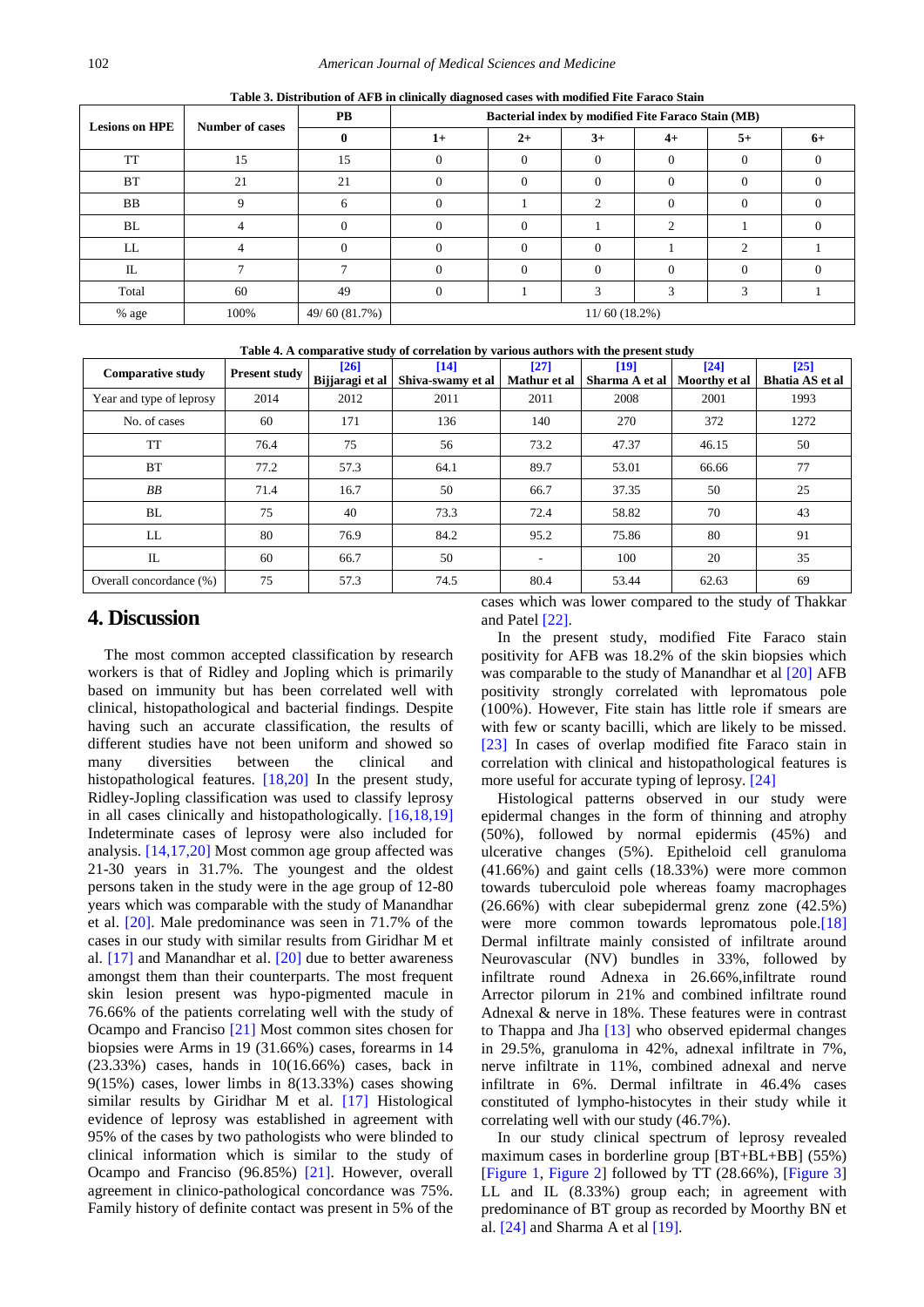<span id="page-4-0"></span>

Figure 1a. showing multiple, erythematous, annular and punched out lesions over the side of neck and face (BB) Courtesy: Dr Rakesh Tilak Raj. Senior Resident, Department of Dermatology, Venereology and Leprosy, Government Medical College, Patiala (Punjab)-India; b. PHOTOMICROGRAPH OF MIDBORDERLINE LEPROSY SHOWING FOAMY MACROPHAGES MIXED WITH LYMPHOCYTIC INFILTRATION EXTENDING UPTO EPIDERMIS H & E X 100 Courtesy: Dr Ramesh Kumar Kundal, Professor, Department of Pathology, Government Medical College, Patiala

<span id="page-4-1"></span>

**Figure 2**a. Figure showing multiple, skin colored to erythematous, annular plaques along with satellite lesions involving the face. (BT) Courtesy: Dr Dr Rakesh Tilak Raj. Senior Resident, Department of Dermatology, Venereology and Leprosy, Government Medical College, Patiala (Punjab)-India; b. PHOTOMICROGRAPH OF BORDERLINE TUBERCULOID TYPE OF LEPROSY SHOWING LYMPHOCYTIC INFILTRATION UPTO EPIDERMIS H&E STAIN X 400 Courtesy: Dr Ramesh Kumar Kundal, Professor, Department of Pathology, Government Medical College, Patiala

<span id="page-4-2"></span>

**Figure 3**a. showing well define dry, hypo-pigmented plaque over the face with loss of sensation (TT) Courtesy: Dr Dr Rakesh Tilak Raj. Senior Resident, Department of Dermatology, Venereology and Leprosy, Government Medical College, Patiala (Punjab)-India; b. PHOTOMICROGRAPH OF TUBERCULOID TYPE OF LEPROSY SHOWING EPITHELIOID GRANULOMAS WITH SCATTERED LANGHANS GIANT GELLS AND LYMPHOCYTIC INFILTRATES (H & E STAIN X 100) Courtesy: Dr Ramesh Kumar Kundal, Professor, Department of Pathology, Government Medical College, Patiala; c. PHOTOMICROGRAPH OF TUBERCULOID LEPROSY SHOWING NUMEROUS LANGHANS GIANT GELLS AMIDST LYMPHOCYTIC INFILTRATES (H & E STAIN X 100) Courtesy: Dr Ramesh Kumar Kundal, Professor, Department of Pathology, Government Medical College, Patiala

 $(b)$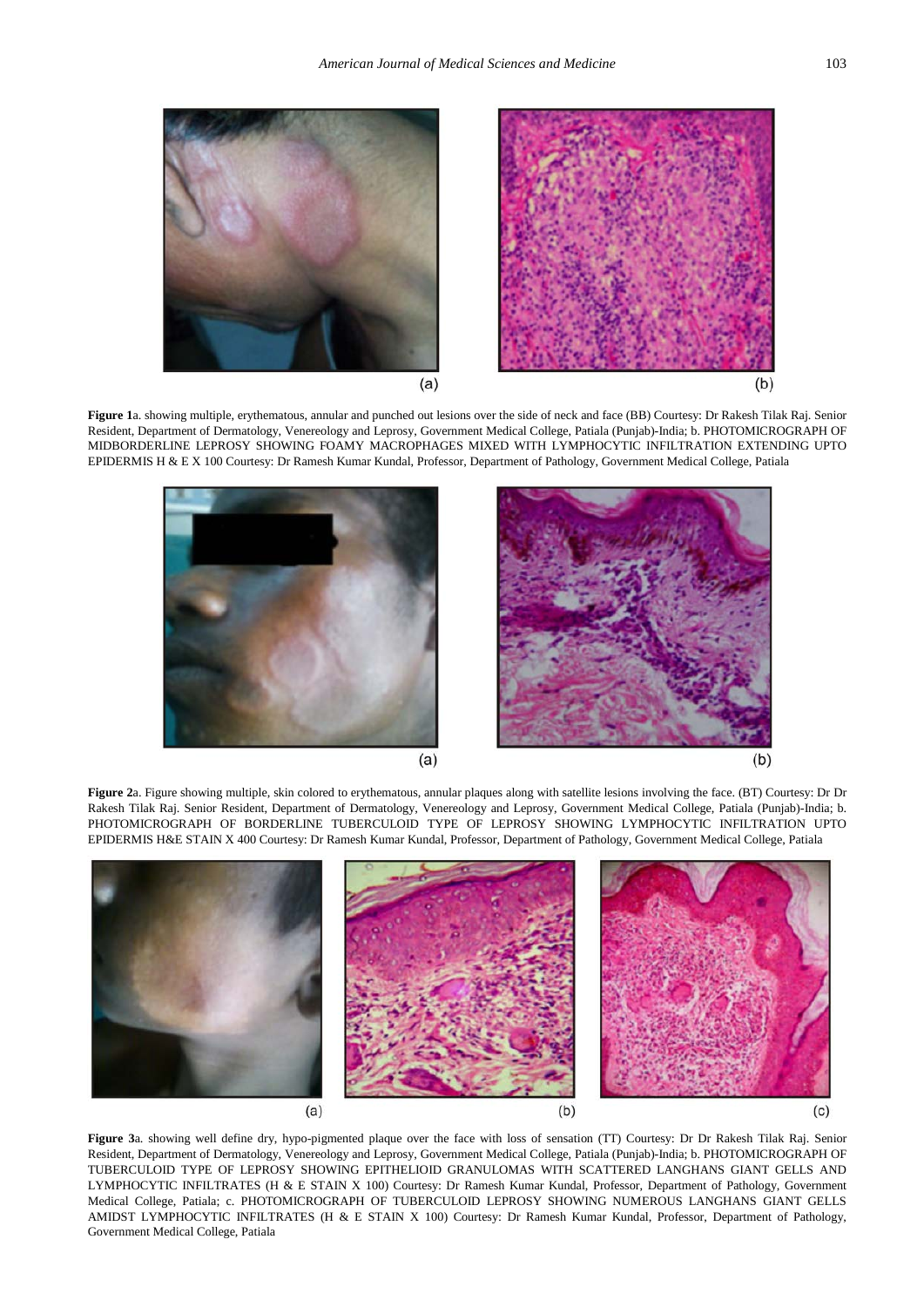According to our study, the most common clinicohistopathological subtype was LL and the least common was IL correlating well with their histopathologies (80%, 60%). Moorthy BN et al. (80%, 20%) [\[24\],](#page-8-18) Shivaswamy et al. (84.2%, 50%) [\[14\]](#page-8-10) Observed similar findings in their studies but this study is in contrast to Bhatia AS et al. (91%, 35%) [\[25\]](#page-8-19) who observed better correlation in his study.

<span id="page-5-0"></span>Maximum parity had been observed in lepromatous leprosy (LL) in various studies by Moorthy et al. (80%),



**Figure 4**a&b. showing nasal deformity along with infiltration of forehead and ears along with madrosis (LL) Courtesy: Dr Dr Rakesh Tilak Raj. Senior Resident, Department of Dermatology, Venereology and Leprosy, Government Medical College, Patiala (Punjab)-India; c. PHOTOMICROGRAPH OF LEPROMATOUS TYPE OF LEPROSY SHOWING, GRENZ ZONE, FOMAY MACROPHAGES H&E X 100 Courtesy: Dr Ramesh Kumar Kundal, Professor, Department of Pathology, Government Medical College, Patiala; d. PHOTOMICROGRAPH OF LEPROMATOUS TYPE OF LEPROSY SHOWING GRENZ ZONE AND FOMAY MACROPHAGES H&E X 400 Courtesy: Dr Ramesh Kumar Kundal, Professor, Department of Pathology, Government Medical College, Patiala

Low parities were observed by us in TT group (76.4%) followed by BL  $(75%)$  [\[Figure 5\]](#page-6-0) and BB  $(71.4%)$  group which is in contrast to observations observed by Sharma A et al. [\[19\],](#page-8-15) Shivaswamy et al. [\[14\]](#page-8-10) Mathur et al in their studies. [\[27\]](#page-8-17) but showing similarity with the studies of Bijjaragi et al. [\[26\]](#page-8-16) and Bhatia AS et al [\[25\].](#page-8-19)

Minimal parity was seen in IL (60%) [\[Figure 6\]](#page-6-1) in our study due to non-specific histology of the lesions showing similarity with the study of Bijjaragi et al. (66.7%) [\[26\].](#page-8-16)

Our concordance was better than the studies of Bhatia AS et al. (35%) [\[25\]](#page-8-19) and Moorthy et al. (20%) [\[24\]](#page-8-18) but was in contrast to studies of Sharma A et al. [\[19\]](#page-8-15) (100%) who showed highest parity in their study while Moorthy et al. and Bhatia AS et al. [\[24,25\]](#page-8-18) showed lowest parities in their studies.

[\[24\]](#page-8-18) Sharma A et al. (75.8%) [\[19\],](#page-8-15) Shivaswamy et al.  $(84.2\%)$  [\[14\],](#page-8-10) Bijjaragi et al. [\[26\]](#page-8-16) (76.9%) and Mathur et al. [\[28\]](#page-8-24) (80.4%) which is at par with our study, as we have also observed a higher correlation in LL (80%). [\[Figure 4\]](#page-5-0) This is in contrast to Bhatia AS et al. [\[25\]](#page-8-19) (91%) and Mathur et al. [\[27\]](#page-8-17) (95%) showing highest correlation in their studies while Vargas-ocampo and Barbosa et al. showing lowest correlation  $[21,15]$  (42.9% and 57%) in

We observed better correlation in BB group compared to all other studies [\[19,24,25,26,27\].](#page-8-15) Overall Clinicohistopathological concordance in present study was 75% while overall disparity was 25%. It was more common in IL (40%) than BB (28.5%) group. Percentage of clinicohistopathological correlation accuracy reported in various studies by various authors ranged from 53.44-80.4% [\[14,19,24,25,26,27\]](#page-8-10) as depicted in [Table 4.](#page-3-1) The discordance was due to the fact that the clinical diagnosis was made on the basis of Ridley and Jopling classification without its histopathological confirmation [\[25\]](#page-8-19) and due to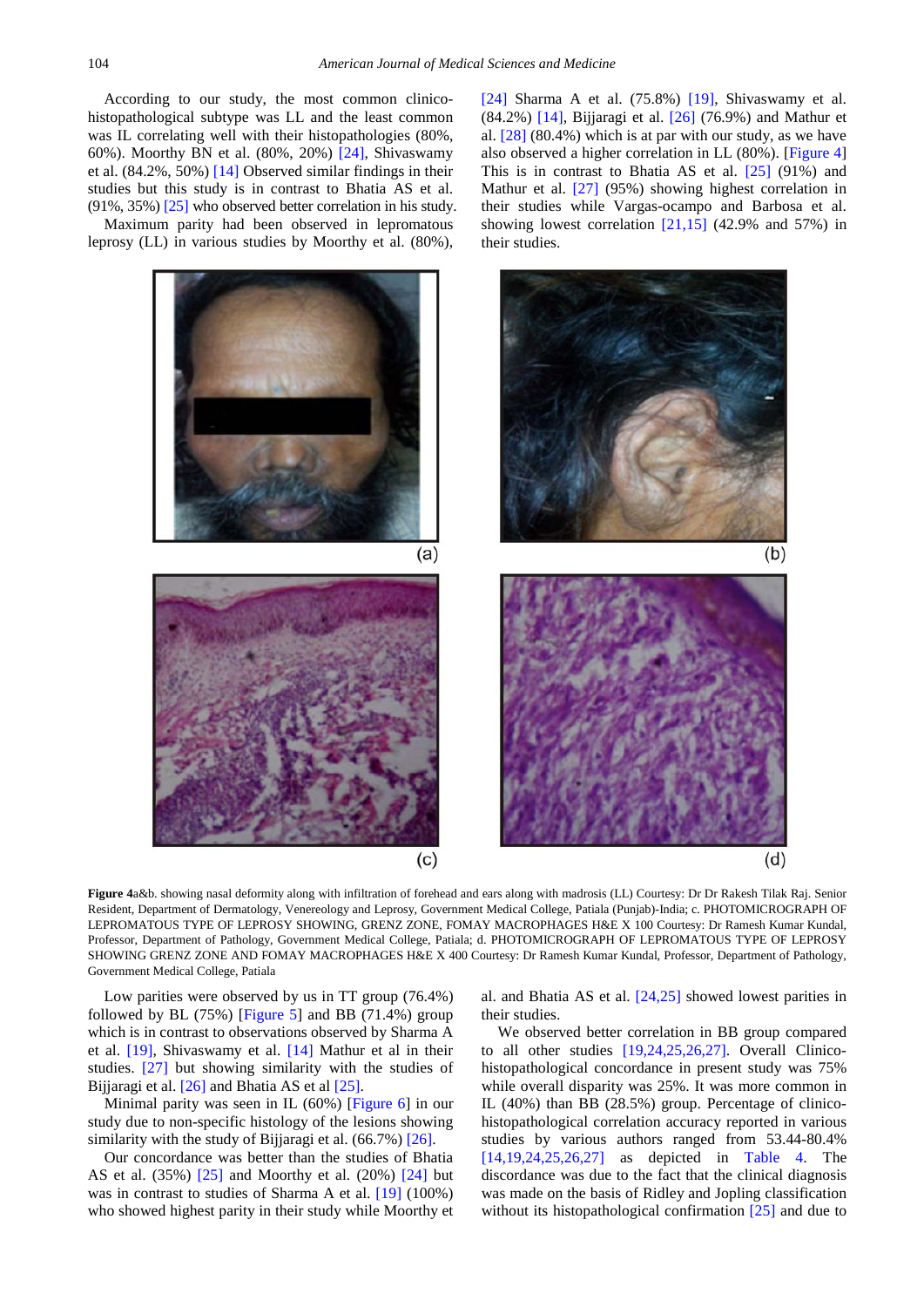variations in immunological status making them shift from one spectrum to another with/ without treatment.

<span id="page-6-0"></span>

**Figure 5**a&b. showing multiple skin colored plaques and nodules involving the face (BL) [B] showing ear lobule involvement in the same patient. Courtesy: Dr Dr Rakesh Tilak Raj. Senior Resident, Department of Dermatology, Venereology and Leprosy, Government Medical College, Patiala (Punjab)-India; c. PHOTOMICROGRAPH OF BOEDERLINE LEPROMATOUS TYPE OF LEPROSY SHOWING ATROPHIC EPIDERMIS, GRENZ ZONE AND LYMPHOCYTIC INFILTRATE WITH FOMAY MACROPHAGES H&E X 100 Courtesy: Dr Ramesh Kumar Kundal, Professor, Department of Pathology, Government Medical College, Patiala; d. PHOTOMICROGRAPH OF BOEDERLINE LEPROMATOUS TYPE OF LEPROSY SHOWING LYMPHOCYTES ADMIXED WITH FOMAY MACROPHAGES H&E X 100 Courtesy: Dr Ramesh Kumar Kundal, Professor, Department of Pathology, Government Medical College, Patiala

<span id="page-6-1"></span>

**Figure 6**a. showing ill-define dry, hypo-pigmented patch over the face (IL) Courtesy: Dr Dr Rakesh Tilak Raj. Senior Resident, Department of Dermatology, Venereology and Leprosy, Government Medical College, Patiala (Punjab)-India; b. PHOTOMICROGRAPH OF INDETERMINATE TYPE OF LEPROSY SHOWING LYMPHOCYTIC INFILTRATION IN DERMIS H&E X 100 Courtesy: Dr Ramesh Kumar Kundal, Professor, Department of Pathology, Government Medical College, Patiala; c. PHOTOMICROGRAPH OF INDETERMINATE TYPE OF LEPROSY SHOWING LYMPHOCYTIC INFILTRATION ADJACENT TO NERVE H&E X 400 Courtesy: Dr Ramesh Kumar Kundal, Professor, Department of Pathology, Government Medical College, Patiala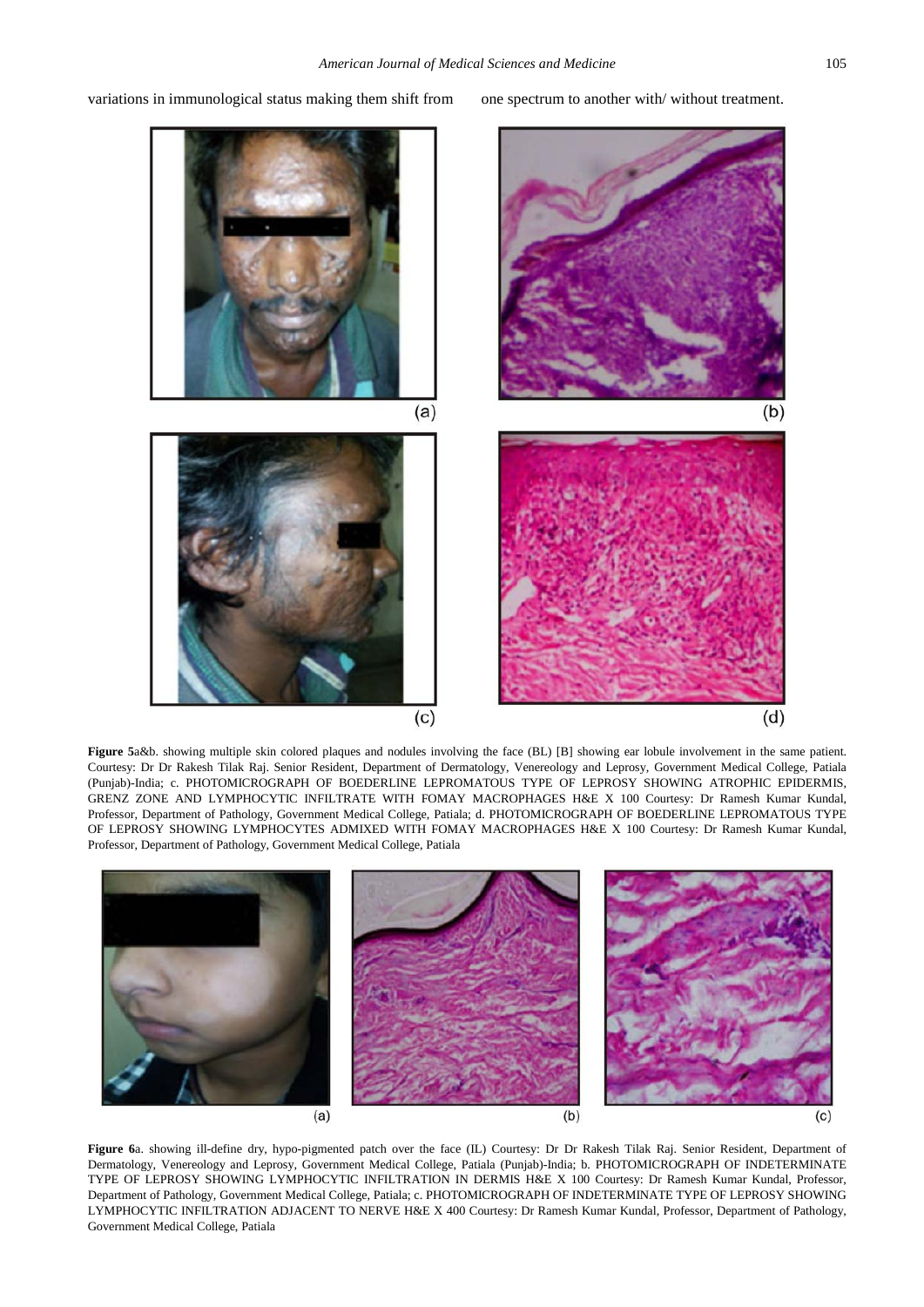Histopathologically change of classification was seen in 40% (2/5) cases in IL, 28.55% (2/7) cases in BB, 25% (1/4) cases in BL, 20% (1/5) cases in LL, 23.5% (4/17) cases in TT and 22.7% (5/22) cases in BT. Maximum change of classification was seen in IL and BB groups due to continuously changing immune system. The changes of classification in regard to their respective groups were that in TT group 4 cases (2BT, 1BB, 1BL), in BT group 5 cases (1TT, 2BB, 2IL), in BB group 2 cases (1BT, 1IL), in BL group 1 case (1BB), in LL group 1 case (1BL) and in IL group 2 cases (1TT, 1BT). Similar findings were also observed in the study of Bhatia AS et al [\[25\].](#page-8-19)

However, concordance differed variably across the spectrum when compared to other studies which may be due to more precise criteria laid down in histopathology, confirming that lesions were easy to diagnose towards lepromatous pole clinically as well as histopathologically. [\[14\]](#page-8-10) Clinical diagnosis of early leprosy lesions offers difficulties even to the experienced dermatologists and Leprologists. [\[25\]](#page-8-19) Hence, histopathological study is very important in understanding the disease, its varied manifestations and complications and histopathological diagnosis when available is deemed to be the gold standard for leprosy diagnosis. [\[24\]](#page-8-18) Inter-observer variation, immune status of the patient, different selection criteria, size of biopsy, depth of biopsy, quality of section, method of staining [\[Figure 7\]](#page-7-1) age of the lesion etc. has vital role in histopathological evaluation. [\[28\]](#page-8-24) In discordant cases, 5(33.3%) cases were of nonspecific dermatitis, 5 (33.3%) cases were of polymorphic light eruption, 3 (20%) cases were of sarcoidosis and 2 (13%) cases were of fungal infection.

<span id="page-7-1"></span>

**Figure 7.** PHOTOMICROGRAPH SHOEING CLUMPS OF LEPRA (AFB) BACILLI IN LEPROMATIONS LEPROSY TYPE OF LEPROSY FITE FARACO STAIN X 1000 Courtesy: Dr Ramesh Kumar Kundal, Professor, Department of Pathology, Government Medical College, Patiala

## **5. Conclusion**

Diagnosing and treating leprosy solely on clinical basis still poses a problem in developing countries where advanced diagnostic techniques are lacking and reliability

solely on slit skin smear may lead to poor diagnosis increasing false negative diagnosis. Henceforth, histopathology confirmation of suspected cases of leprosy helps in making a definite diagnosis. Skin biopsy remains the gold standard even today in these situations. This study shows a good correlation  $(75\% , p-value<0.05)$ between clinical and histopathological findings in skin biopsy of clinically diagnosed new cases of leprosy. It not only helps in leprosy control rather it prevents the deformity and transmission of disease further in the society.

#### **Implications of the Study**

Diagnosing solely on the clinical basis will lead to error in cases of Indeterminate, borderlines leprosy where both under and over diagnosis of leprosy can occur posing difficulties in classification and treatment. Therefore, we suggest that histopathological correlation offers better results by taking series of biopsies out of the same lesion during the follow-up of leprosy which plays a crucial role in early detection and better management of this disease.

#### **Limitations of the Study**

Small sample size was the main limitation of this study. Immune status of the patients could not be assessed due to non-availability of diagnostic equipments. Skin biopsy in itself is not sufficient to provide definitive diagnosis in all suspected cases of leprosy. Therefore, better diagnostic techniques if available must be adopted (like molecular studies, PCR, serological tests, immuno-histochemistry) to confirm the diagnosis whenever there is disparity between the skin biopsy and clinico-histopathological correlation to avoid detection of missing cases and to prevent their inadequate treatment.

#### **Source of Funding**

None.

## **Conflict of Interest**

None.

## **Acknowledgment**

We thank all the post-graduate students of Department of Dermatology and pathology in helping us to accomplish this research.

# **References**

- <span id="page-7-0"></span>[1] Scollard, D.M., Adams, L.B., Gillis, T.P., Kranenbunthl, J.L., Truman, R.W. et al., The continuing challenges of leprosy, *Am Soc Microbiol*, 49. 338-348. 2006.
- [2] Song, S.P., Elias, P.M., Lv, C.Z., Shi, Y.J., Guang, P., Zhang, X.J. et al., Decreased cutaneous resonance running time in cured leprosy subjects, *Skin Pharmacol Physiol*, 22. 218-224. 2009.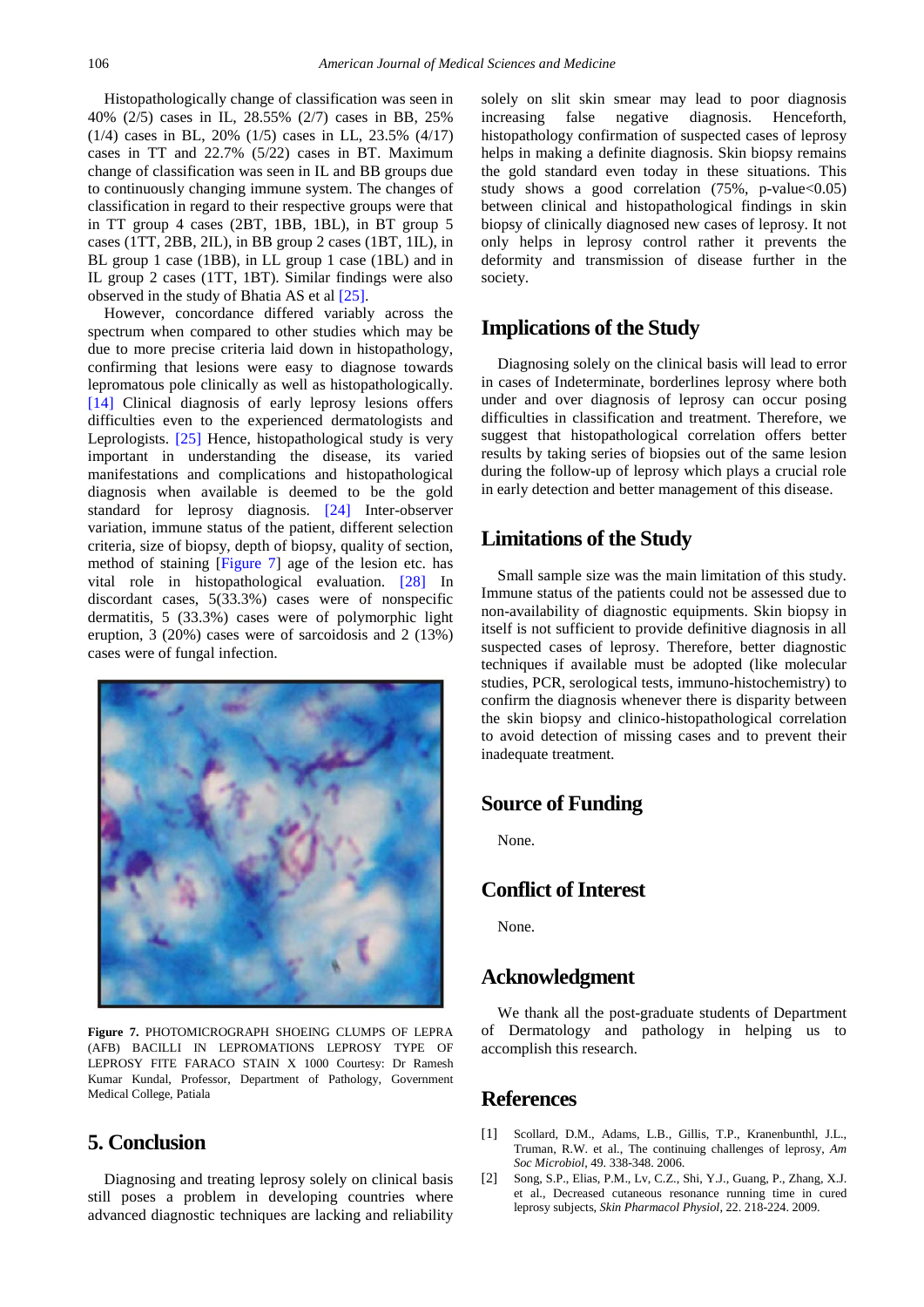- <span id="page-8-0"></span>[3] Abulafia, J., Vignale, R.A, Leprosy: Pathogenesis updated, *Int J Dermatol*, 38. 321-334. 1999.
- <span id="page-8-1"></span>[4] Mohite, R.V., Mohite, V.R., Durgawale, P.M, Differential Trend of Leprosy in Rural and Urban Area of Western Maharashatra, *Indian J Lepr*, 85. 11-18. 2013.
- <span id="page-8-2"></span>[5] Progress report as on 31<sup>st</sup> March 2012-National Leprosy Eradication Programme. Central Leprosy Division, Directorate General of Health Services, Government of India, New Delhi-110011.
- <span id="page-8-3"></span>[6] Training Manual for Medical Officers National Leprosy Eradication Programme Directorate General of Health Services Ministry of Health & Family Welfare. Nirman Bhawan, New Delhi, 2009. Available at http://nlep.nic.in/pdf/Leprosy%20manual.pdf assessed on 04 Oct 2014 at 11:10am.
- <span id="page-8-4"></span>[7] Moreira, M.V., Waldman. E.A., Martins, C.L, Leprosy in Espinto santo-state Brazil; a growing endemic, *Cad Saude Publica*, 24(7). 1619-1630. 2008.
- <span id="page-8-5"></span>[8] Saunderson, P.R, Leprosy elimination not as straight forward as it seemed, *Public Health Res,* 123(2). 213-216. 2008.
- <span id="page-8-6"></span>[9] Chacko, C.J.G, "Leprosy: Pathology". In: Valia RG, Valia AR. Ed. Textbook and Atlas of Deramtology, 1<sup>st</sup> edition, Bombay, Bhalani Publishing House, 1994. 1340-1349.
- <span id="page-8-7"></span>[10] Lucus, S.B., Ridley, D.S, The use of histopathology in leprosy diagnosis and research, *Lepr Rev,* 60. 257-62. 1989.
- [11] Nayak, S.V., Shivarudrappa, A.S., Nagarajapa, A.H., Ahmed, S.M, Role of modified rapid AFB method in histopathological sections of Hansen disease, *Ind J Dermatol Venerol Leprol,* 69. 173-174. 2003.
- <span id="page-8-8"></span>[12] Job, C.K., Chacko, C.I.G, A modification of Fite's stain for demonstration of M leprae in tissues sections, *Int J Lepr,* 58. 17- 19. 1986.
- <span id="page-8-9"></span>[13] Thapa, D.P., Jha, A.K, Clinico-histopathological correlation in leprosy: A tertiary care hospital based study, *Our Dermatol Online,* 4(3). 294-296. 2013.
- <span id="page-8-10"></span>[14] Shivaswamy, K.N., Shyamprasad, A.L., Sumathy, T.K. et al., Clinical and histopathological correlation in leprosy. *Dermatol Online Journal*, 18(9). 2. 2012.
- <span id="page-8-11"></span>[15] Barbosa, A.A. Jr., Jamberio, J., Cirqueria, J.S.O., Silva, T.C, Retrospective histopathological classification of 1108 skin biopsies from patients clinically suspected of having leprosy from

Bahia, Northeast Brazil, *Rev. Soc. Bras. Med. Trop,* 31. 533-537. 1998.

- <span id="page-8-12"></span>[16] Jopling, W.H, Mcdougall AC, Diagnostic Tests, In: Handbook of leprosy.  $5<sup>th</sup>$  edn. New Delhi, CBS publishers, 60. 1999.
- <span id="page-8-13"></span>[17] Giridhar, M., Arora, G., Lajpal, K., Chahal, K.S, Clinicopathological concordance in Leprosy - A clinical, histopathological and bacteriological study of 100 cases, *Indian J Lepr,* 84. 217-225. 2012.
- <span id="page-8-14"></span>[18] Ridley, D.S., Jopling, W.H.O, Classification of leprosy according to immunity. A five group system, *Int J Lepr Other Mycobacterial Dis,* 34. 255-273. 1996.
- <span id="page-8-15"></span>[19] Sharma, A., Sharma, R.K., Goswami, K.C., Bharadwaj, S, Clinical and histopathological correlation in leprosy, *JK Science*, 10(3). 120-123. 2008.
- <span id="page-8-20"></span>[20] Manadhar, U., Adhikari, R.C., Sayami, G, Clinicohistopathological correlation of skin biopsies in leprosy, *Journal of Pathology Nepal*, 3. 452-458. 2013.
- <span id="page-8-21"></span>[21] Vargas-Ocampo, Fransisco, Analysis of 6000 skin biopsies of the national Leprosy Control Programme in Mexico, *Int J Lepr Other Mycobact Dis.,* 59. 28-35. 2004.
- <span id="page-8-22"></span>[22] Thakkar, S., Patel, S.V, Clinical profile of leprosy patients: A prospective study, *Indian J Dermatol.* 59. 158-162. 2014.
- <span id="page-8-23"></span>[23] Cree, I.A., Smith, W.C., Beck, J.S. A quantitative study of relationship between systemic and histological parameters in immunity in individual leprosy patients, *Int J Lepr other Mycobact Dis,* 58. 347-352. 1990.
- <span id="page-8-18"></span>[24] Moorthy, B.N., Kumar, P., Chatura, K.R., Chanderasekhar, H.R., Basavaraja, P.K, Histopathological correlation of skin biopsies in leprosy, *Indian J Dermatol Ven Leprol,* 67. 299-301. 2001.
- <span id="page-8-19"></span>[25] Bhatia, A.S., Katoch, K., Narayanan, B.R., Ramu, G., Mukherjee, A. et al*.*, Clinical and histopathological correlation in the classification of leprosy, *Int J Lepr*, 61. 433-438. 1993.
- <span id="page-8-16"></span>[26] Bijjaragi, S., Kulkarni, V., Suresh, K.K., Chatura, K.R., Kumar, P, Correlation of clinical and histopathological classification of leprosy in post elimination era, *Indian J Lepr,* 84. 271-275. 2012.
- <span id="page-8-17"></span>[27] Mathur, M.C., Ghimire, R.B.K., Shrestha, P., Kedia, S.K, Clinicohistopathological correlation in leprosy. *Kathmandu Univ. Med. J,* 36(4). 249-252. 2011.
- <span id="page-8-24"></span>[28] Chacko, C.J.G, Role of histopathology in early diagnosis of leprosy, *Indian J Lepr,* 65. 23-27. 1993.